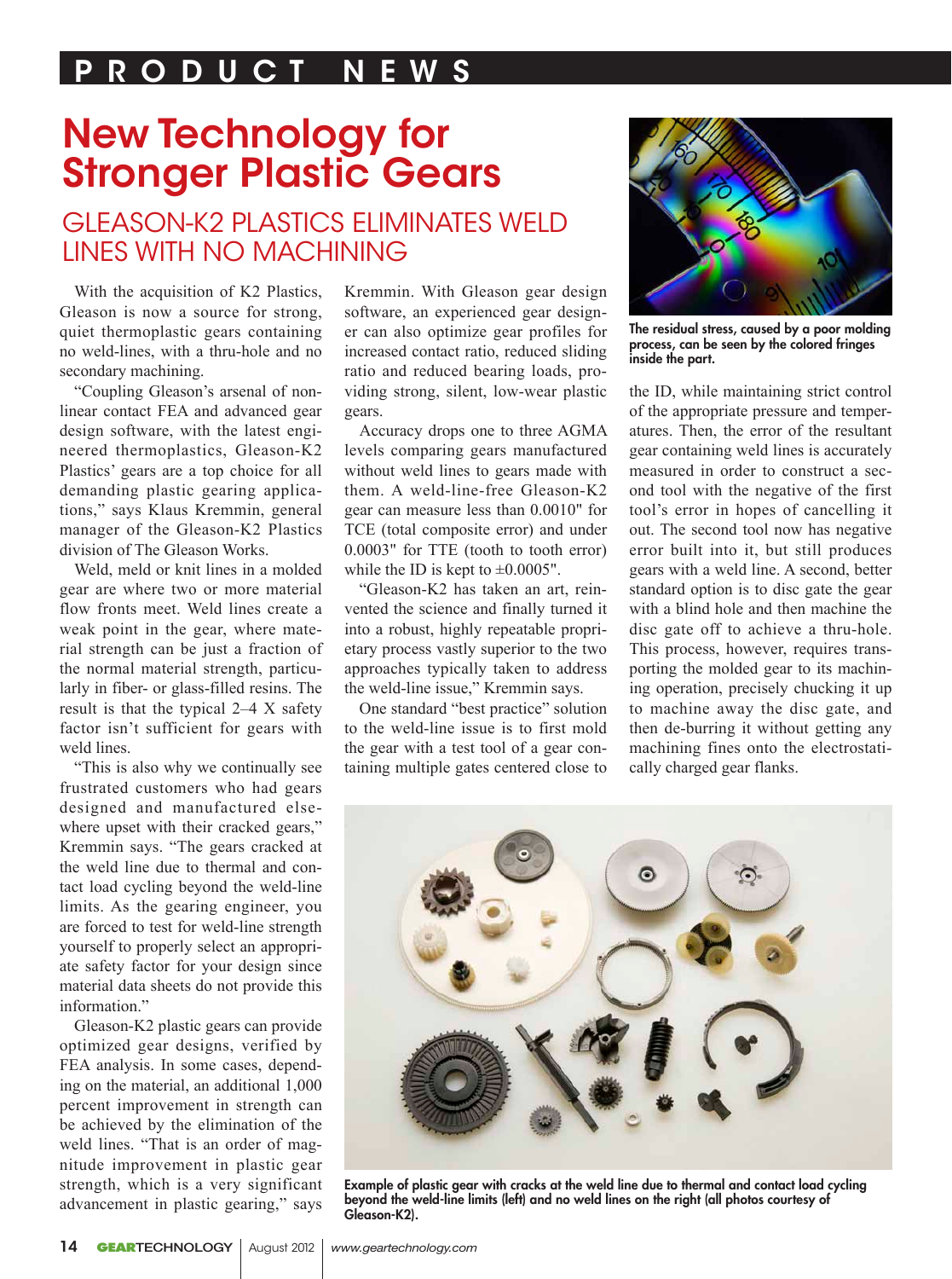

A complete line of strong, quiet thermoplastic gears containing no weld-lines, with a thru-hole and no secondary machining (pictured right), is offered by Gleason-K2.

"Producing perfectly clean, 'ding free' and accurate gears, all at an economical price, from this process is very difficult," according to Kremmin. "We've found both of these solutions to be highly inferior to Gleason's noweld-line solution. Gleason-K2's solution builds only one tool which molds plastic gears from any thermoplastic resin with a wide processing window without weld lines or any secondary machining. It does this while providing a gear with the least amount of residual stress of any competing gear molder."

*Reducing the impact of residual stress***.** Take a polarized lens and look at a molded part made of a clear resin. The residual stress can be seen by the colored fringes inside the part. The stress is caused by a poor molding process. Cooling the molded gear too soon or constraining it in the mold because of poorly calculated part shrinkage will induce residual stress. Residual stress is also caused by poor part geometry, gating and ejection. Kremmin says that residual stress becomes particularly apparent when a gear undergoes thermal cycling either by transport to the end user or by load cycling. The stress will want to relax, resulting in gear warpage. "I have found most molders do not consider the impact of residual stress in their parts," Kremmin says. "They are having a hard enough time predicting shrink and achieving a part to print, let alone dealing with another layer of complexity to reduce the residual stress in their moldings. As long as their parts meet the print, they are OK to ship. I'm sure residual stress will be talked about now."





#### **Complete Coordinate Measurement Solutions from Mitutoyo**

In today's fiercely competitive manufacturing environment a precise, durable CMM is really just a good place to start. The long term value to your investment comes from partnering with an industry leader capable of offering comprehensive metrology solutions and support. Mitutoyo starts with a complete line of CNC and Manual CMMs; feature rich, with unmatched precision and durability accomplished through decades of metrology and engineering excellence.

These machines are backed with superior warrantees and service agreements, and maintained by factory trained field service engineers located throughout the country to ensure quick response to any service need. The partnership continues with comprehensive CMM software training on MCOSMOS, the most versatile and easy to use CMM inspection software in the world, on-line and telephone support with access to experienced applications engineers and programmers.

Contact Mitutoyo today to see what a true metrology organization can do for you.



Mitutoyo America Corporation<br>965 Corporate Boulevard ses corporate Boulevare<br>Aurora, Illinois 60502<br>1-888-MITUTOYO (1-888-648-8869) .<br>H. Legex 12128, Strato-Apex, CARBApe<br>H-V9106, Crysta-Amex S. MACH-2A 653



.<br>Scan this QR code to erate brochure or visit<br>/pdf/MAC\_Corp\_Brochure.pdf

See us at the upcoming tradeshows: NCSL International, Sacramento, CA July 29 - Aug. 1, Booth 625 **IMTS 2012**, Chicago, IL<br>Sept. 10 - 15, Booth E-5214

**MeasurLink** ENABLED

Precision is our Profession

CMM . VISION . FORM & FINISH . PRECISION TOOLS & INSTRUMENTS . DATA MANAGEMENT